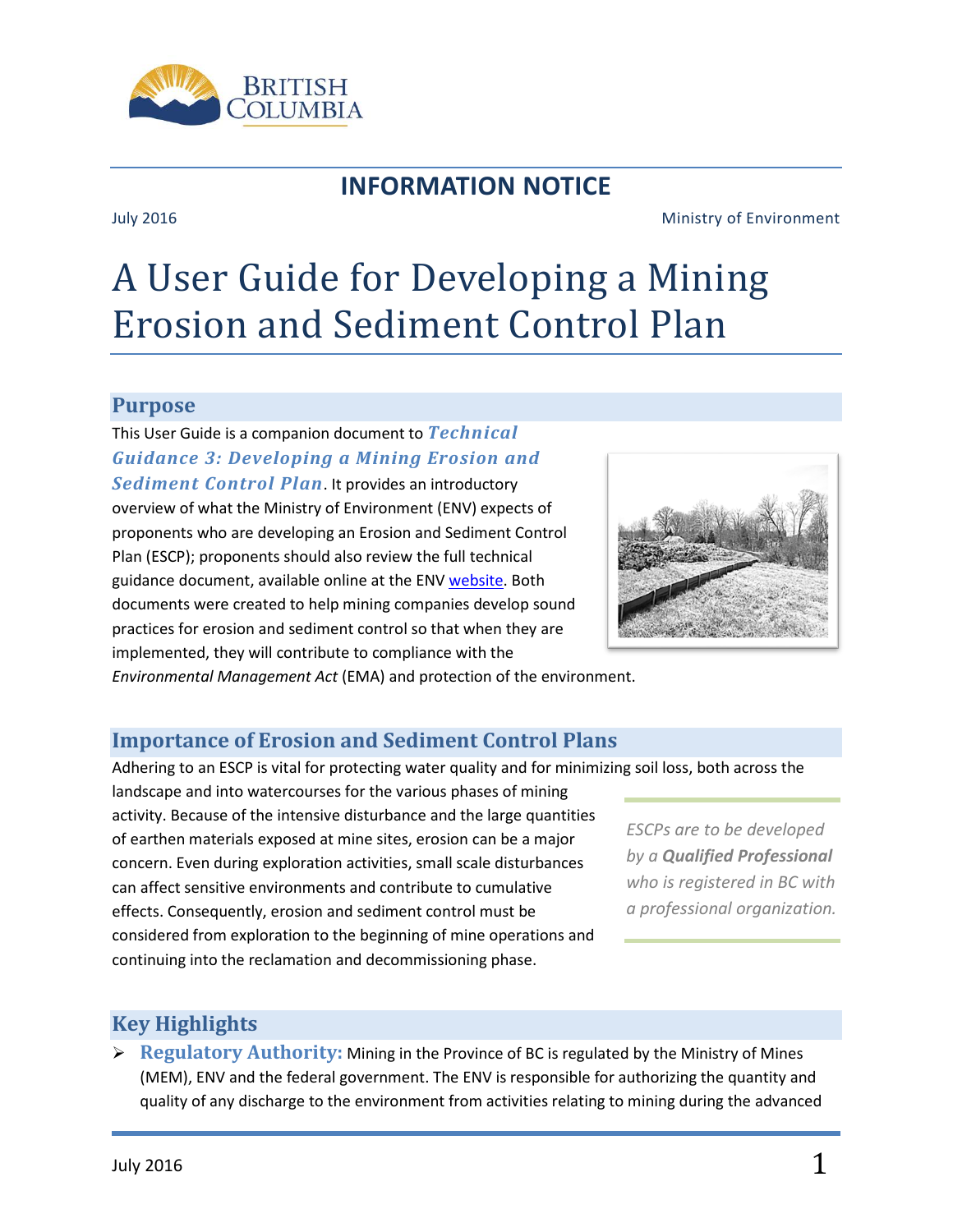

exploration, construction, operation, and closure and reclamation phases.

- **Provincial Water Quality Standards:** Ambient Water Quality Guidelines are the safe levels of substances for the protection of a given water use, including aquatic life, wildlife, drinking water and agriculture. They include criteria for turbidity and suspended and benthic sediments.
- **Best Achievable Technology (BAT):** BAT is the technology which can achieve the best waste discharge standards, and that has been shown to be economically feasible through commercial application.

*Meeting BAT standards for total suspended solids and turbidity requires a well-designed Erosion and Sediment Control Plan.*

#### **Aquatic Effects Monitoring Plan (AEMP):** ENV'S

effluent permit and the federal *Metal Mining Effluent* 

*Regulation* will also require an AEMP (also referred to as an aquatic effects monitoring program or EEM) to ensure that there are no effects to downstream watercourses.

- **Particle Size Analysis:** Since the erosion potential of soils increases as the finer particle size fraction increases, particle size analyses of representative soil samples should be determined. The analyses should define the fraction of minus 2 and minus 10 micron particles.
- **Sediment Ponds and Erosion Control:** The best ESCP strategy is a combination of erosion control measures and sediment ponds. Sediment ponds are an essential component to protect downstream water quality. They should be designed to capture a 10 micron soil particle for the 10-year, 24-hour rainfall event.



- **Flocculant Management:** Sediment ponds alone may not achieve the discharge quality required by ENV permits if significant amounts of minus 10 micron particles are present. The finer particles, particularly the minus 2 micron size fraction, may act as a colloid and not settle in sediment ponds. By defining the minus 2 and minus 10 micron fractions, a mining company will be able to determine the need for flocculants that can augment the effectiveness of a settling pond. The use of flocculants *must be specifically authorized.*
- **Suggested Table of Contents:** The ESCP should be a site specific document that answers what will be done, when it will be done, how it will be done and why it will be done. Technical [Guidance 3: Developing a Mining Erosion and Sediment Control Plan](http://www2.gov.bc.ca/gov/content/environment/waste-management/industrial-waste/mining-smelting/guidance-documents) (ENV 2015) provides a suggested Table of Contents for an ESCP document.